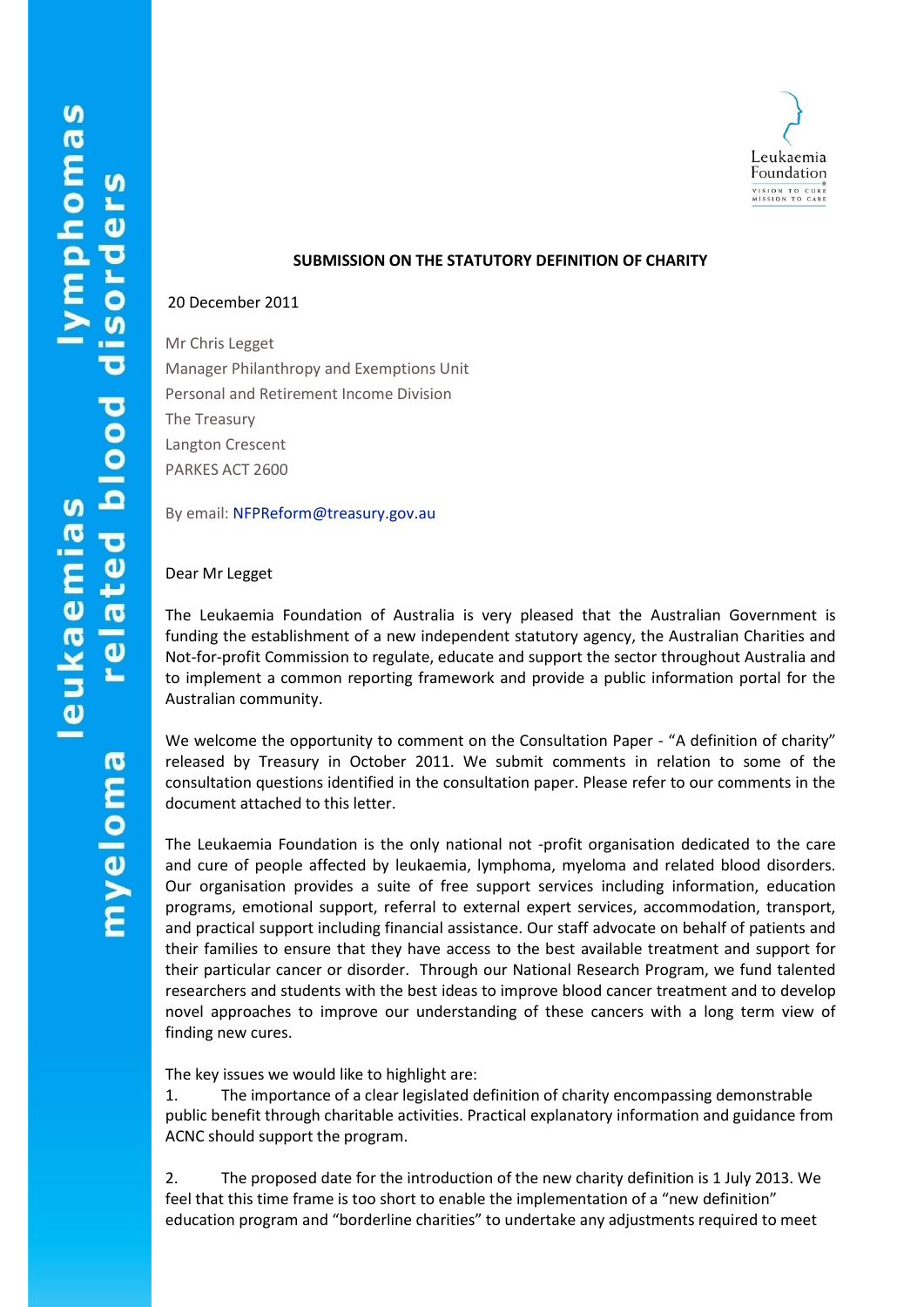the new definition. The renewal and effectiveness of the Act and new charity definition needs to be considered and debated about every 5 years. We propose a review clause in the legislation to enable review every 5 years after the commencement to ensure continuous improvement.

3. Although not specifically addressed in the proposed definition of a "charity", we feel that more definition is required around  $3<sup>rd</sup>$  party fundraisers and their operating guidelines.

We look forward to the outcomes of this consultation process.

Yours sincerely

Mr Peter Cox Chief Executive Officer Leukaemia Foundation of Australia

20 December 2011

# **1. CONSULTATION QUESTIONS**

**Question 1:** Are there any issues with amending the 2003 definition to replace the 'dominant purpose' requirement with the requirement that a charity have an exclusively charitable purpose?

# **Exclusively charitable purpose or dominant purpose**

The Leukaemia Foundation of Australia does not support replacing the "dominant purpose" requirement with the requirement that a charity have an "exclusively charitable purpose".

The Leukaemia Foundation believes that replacing the current "dominant purpose" terminology with "exclusively charitable purpose" terminology is at risk of being misunderstood by the sector and other stakeholders. Further, while the legal understanding of the term "exclusively charitable" may be understood to allow non-charitable incidental or ancillary purposes, this would not be understood by the average person and therefore this aspect of the law would be inaccessible.

Under the common law, to be a charity an entity must have a charitable purpose. A charity cannot have both charitable and non-charitable purposes unless the latter are incidental or ancillary purposes. A variety of terminology has been used over the years and in different jurisdictions to capture this issue. The articulation of these principles over time has led to a variety of terminology to capture this concept, for example, that the entity must have an "exclusively", "main", "chief", "dominant", "primary", "predominant", "fundamental", "leading" or "paramount" charitable purpose or purposes.

The Leukaemia Foundation recommends that the government:

Use the most recent Australian common law articulation. The two most recent cases dealing with charitable purpose in the High Court of Australia were *Word Investments* and *Aid/Watch*.

The benefit of adopting this option is that the phrase "main or predominant or dominant purpose" will be interpreted with reference to the *Word Investments* and *Aid/Watch* decisions and any future decisions of the Court. This will therefore achieve the government's policy objective of "providing increased certainty and consistency on the meaning of charity."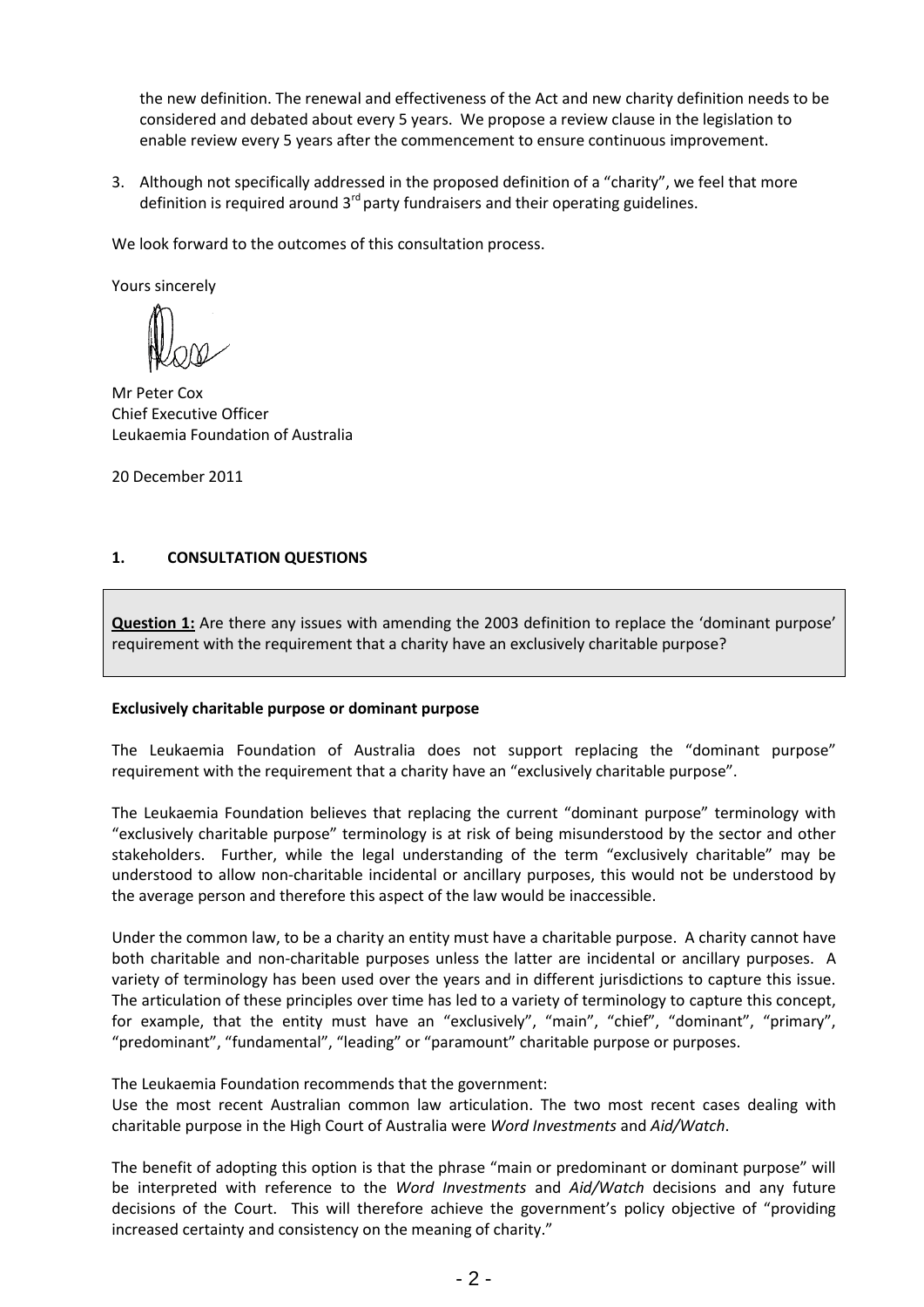**Question 2:** Does the decision by the New South Wales Administrative Tribunal provide sufficient clarification on the circumstances when a peak body can be a charity or is further clarification required?

The Leukaemia Foundation recommends that the legislative definition explicitly state that peak bodies can be charities.

Including peak bodies in the statutory definition will serve to clarify the legislative intention that such bodies are eligible to be charities and therefore meet this policy objective.

**Question 3:** Are any changes required to the *Charities Bill 2003* to clarify the meaning of 'public' or 'sufficient section of the general community'?

The Leukaemia Foundation recommends that the legislative wording clarify the meaning of 'public' or 'sufficient section of the general community' and endorses the recommendations of the Board of Taxation review.

**Question 4:** Are changes to the Charities Bill 2003 necessary to ensure beneficiaries with family ties (such as native title holders) can receive benefits from charities?

The Leukaemia Foundation recommends that in the context of native title holders, the "section of the public" test not exclude members with familial ties. The New Zealand example provided in the consultation paper warrants consideration.

**Question 5:** Could the term 'for the public benefit' be further clarified, for example, by including additional principles outlined in ruling TR 2011/D2 or as contained in the Scottish, Ireland and Northern Ireland definitions or in the guidance material of the Charities Commission of England and Wales?

The Leukaemia Foundation recommends the clarification of the term "for the public benefit", because of the confusion and uncertainty at common law. The guidance material of the Charities Commission of England warrants consideration.

**Question 6:** Would the approach taken by England and Wales of relying on the common law and providing guidance on the meaning of public benefit, be preferable on the grounds it provides greater flexibility?

The Leukaemia Foundation is of the view that a non-statutory approach is preferable for the reasons that it allows for flexibility, certainty and reflects the diversity of the sector.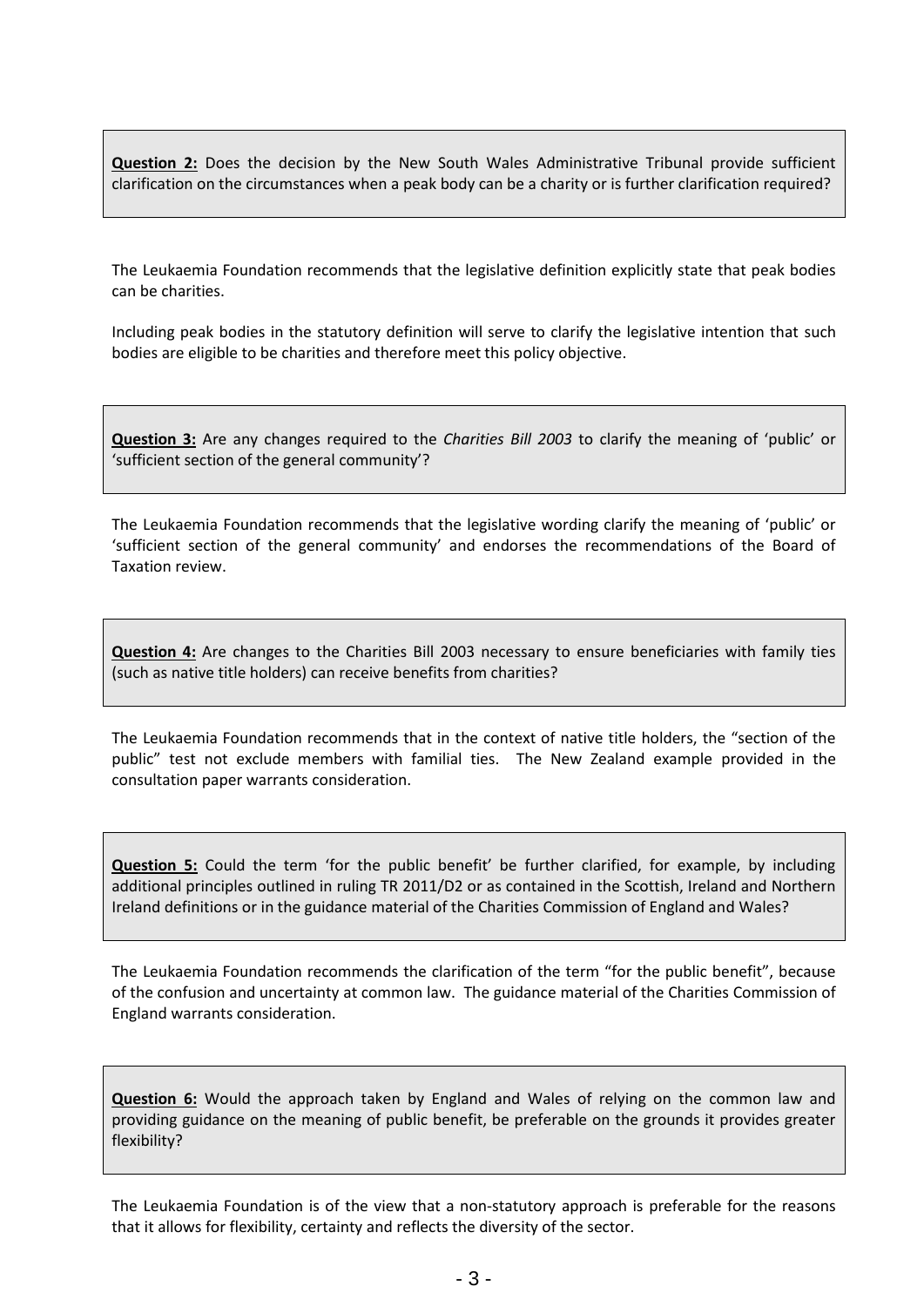**Question 7:** What are the issues with requiring an existing charity or an entity seeking approval as a charity to demonstrate they are for the public benefit?

The Leukaemia Foundation believes that the introduction of a public benefit test would have significant administrative resources and compliance costs implications for the Not for Profit Sector. This burden to the sector would be detrimental.

**Question 8:** What role should the ACNC have in providing assistance to charities in demonstrating this test, and also in ensuring charities demonstrate their continued meeting of this test?

As discussed above, the Leukaemia Foundation recommends that the presumption of public benefit be maintained. The ACNC roles should be to provide guidance and educative publications to assist organisations in determining whether they are likely to contravene the "disqualifying factors".

**Question 9:** What are the issues for entities established for the advancement of religion or education if the presumption of benefit is overturned?

No comment provided.

**Question 10:** Are there any issues with the requirement that the activities of a charity be in furtherance or in aid of its charitable purpose?

The Leukaemia Foundation believes there are significant issues with the requirement that the activities of a charity be in furtherance of or in aid of its charitable purpose.

Under the common law, a charity can have a non-charitable purpose if the purpose is *ancillary* or *incidental* to the charitable purposes of the entity. As such it may undertake activities in furtherance of the incidental or ancillary purposes.

The Leukaemia Foundation does not recommend that the Bill state that the activities of a charity must be in furtherance or in aid of its charitable purpose.

**Question 11:** Should the role of activities in determining an entity's status as a charity be further clarified in the definition?

The Leukaemia Foundation believes that the entity must not only be **established** for charitable purposes, it must also **continue to be conducted** for charitable purposes. Further this is an accurate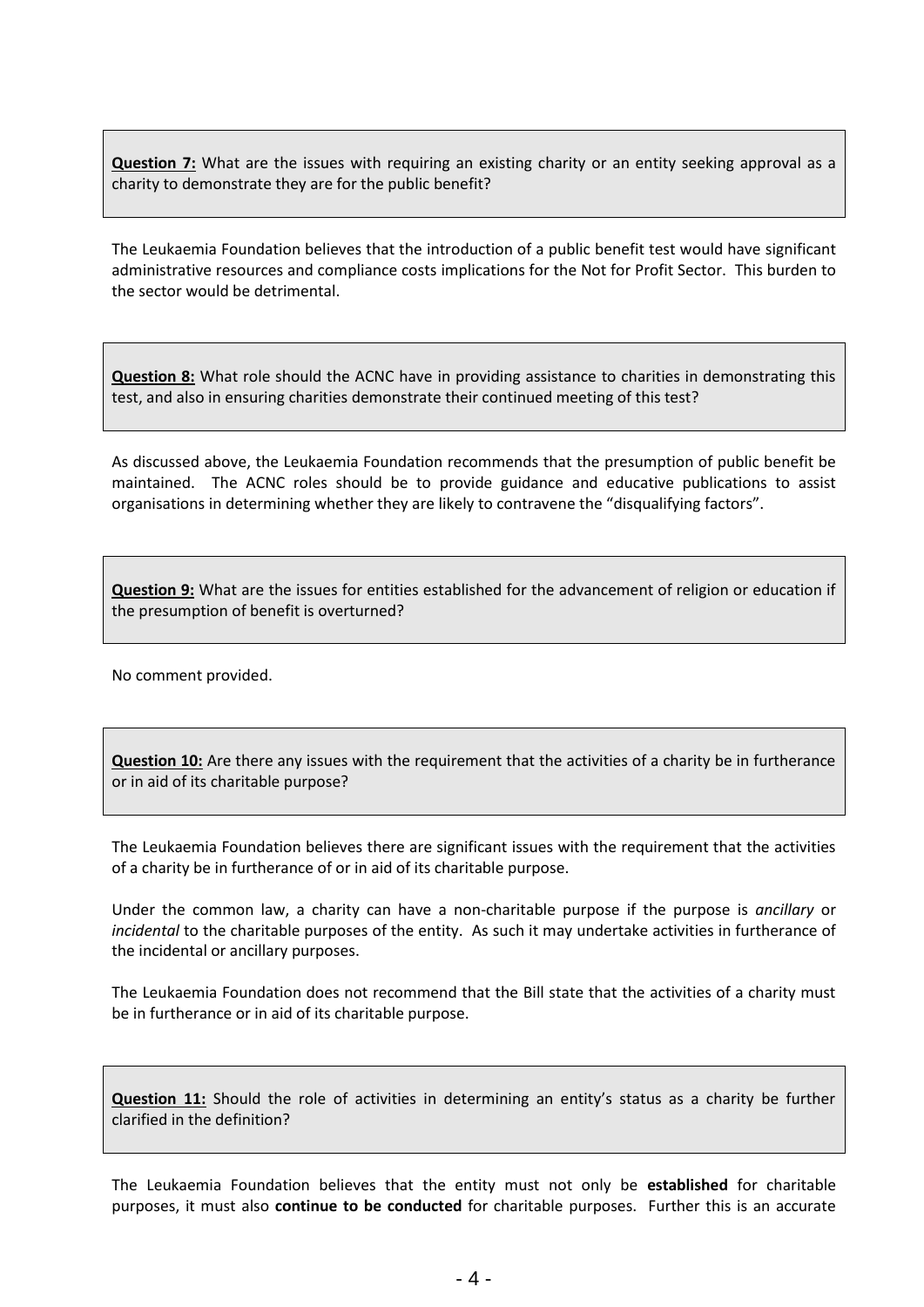statement of the common law which appropriately takes into account the activities of an entity in determining whether or not it is for a charitable purpose.

**Question 12:** Are there any issues with the suggested changes to the Charities Bill 2003 as outlined above to allow charities to engage in political activities?

The Leukaemia Foundation recommends that the Bill focus on purpose rather than activity, particularly as a result of *Aid/Watch.*

**Question 13:** Are there any issues with prohibiting charities from advocating a political party, or supporting or opposing a candidate for political office?

If charities are to be prohibited from advocating a political party or supporting or opposing a candidate for political office, the Leukaemia Foundation recommends that this be expressed in the Bill as a disqualifying purpose rather than a disqualifying activity. There should however be careful consideration as to why this ought to be a disqualifying purpose.

**Question 14:** Is any further clarification required in the definition on the types of legal entity which can be used to operate a charity?

The Leukaemia Foundation recommends that the legislative definition of "government body" be drafted so as not to exclude an organisation, for which the Commonwealth, State or Territory government has the power to nominate an individual to the governing board or trusteeship.

**Question 15:** In the light of the Central Bayside decision is the existing definition of 'government body' in the Charities Bill 2003 adequate?

The Leukaemia Foundation recommends that the government define "government body" so that it does not exclude worthwhile charities which interact with government.

**Question 16:** Is the list of charitable purposes in the Charities Bill 2003 and the *Extension of Charitable Purposes Act 2004* an appropriate list of charitable purposes?

The Leukaemia Foundation takes the view that the list of charitable purposes in the *Charities Bill 2003*  and *Extension of Charitable Purposes Act 2004* ought to be extended. It does not include those additional charitable purposes recognised by the common law after 2004.

The following should be included as charitable purposes:

1. The generation by lawful means of public debate regarding a charitable purpose; and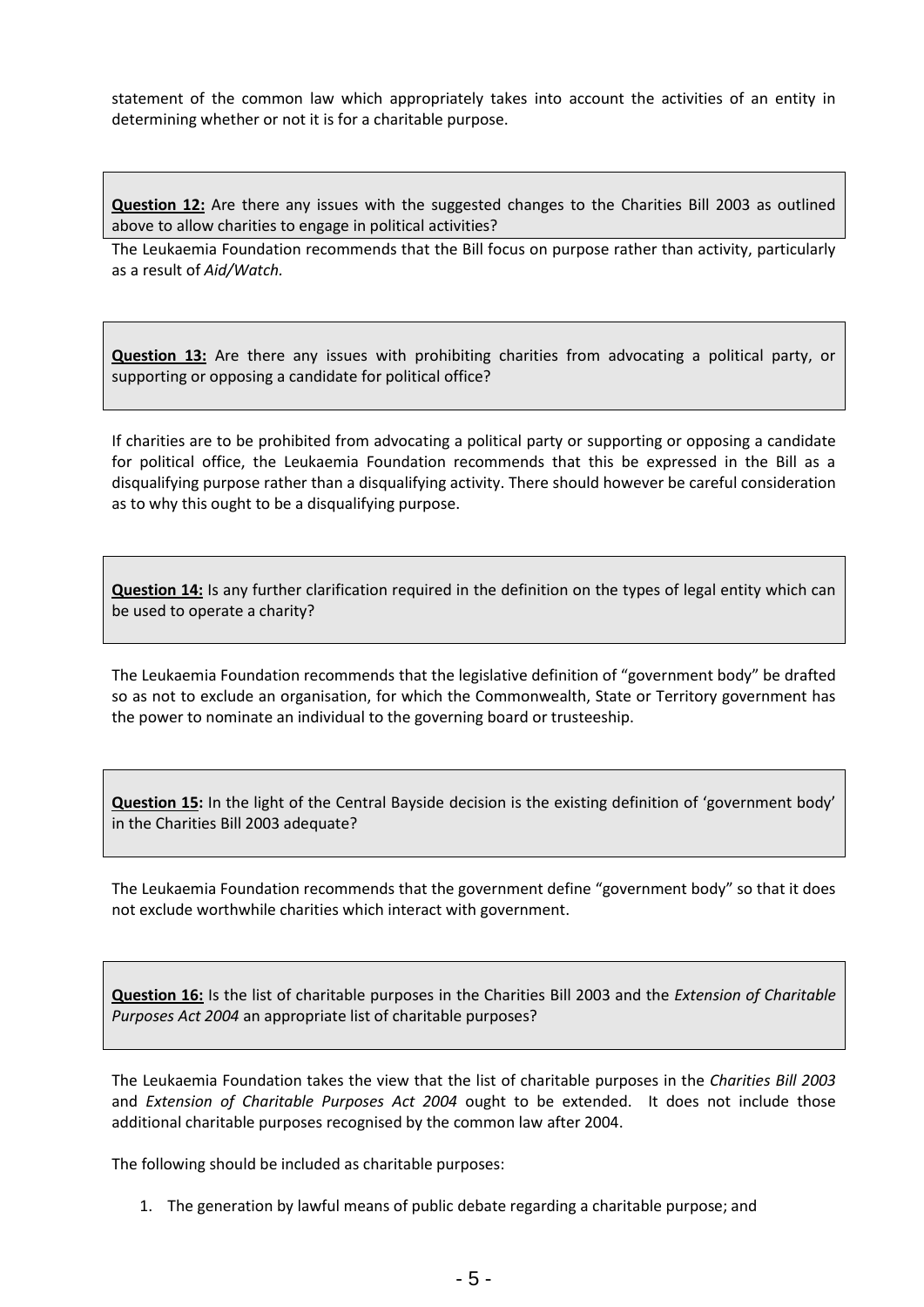2. The promotion of physical and emotional fitness.

**Question 17:** If not, what other charitable purposes have strong public recognition as charitable which would improve clarity if listed?

The Leukaemia Foundation recommends that the legislature consider including as charitable purposes, a number of the purposes recognised by similar jurisdictions, unless they are considered not to be beneficial to the Australian community.

- 1. the advancement of citizenship or community development section 2(2)(e)of the *Charities Act 2006* of England and Wales;
- 2. the advancement of the arts, culture, heritage or science section 2(2)(f)of the *Charities Act 2006* of England and Wales;
- 3. the advancement of public participation in sport section 2(h) of the *Charities and Trustee Investment (Scotland) Act 2005*;
- 4. the advancement of human rights, conflict resolution or reconciliation or the promotion of religious or racial harmony or equality and diversity - section 2(2)(h)of the *Charities Act 2006* of England and Wales;
- 5. the relief of those in need by reason of youth, age, ill-health, disability, financial hardship or other disadvantage - section 2(2)(j)of the *Charities Act 2006* of England and Wales;
- 6. the advancement of animal welfare section 2(2)(k)of the *Charities Act 2006* of England and Wales;
- 7. the promotion of the efficiency of the armed forces, or of the efficiency of the police, fire and rescue services or ambulance services - section 2(2)(l)of the *Charities Act 2006* of England and Wales;
- 8. the provision of recreational facilities, or the organisation of recreational activities, with the object of improving the conditions of life for the persons for whom the facilities or activities are primarily intended – section 7(2)(i) of the *Charities and Trustee Investment (Scotland) Act 2005;*
- 9. the advancement of environmental sustainability section 11(h) of the *Charities Act 2009* (Ireland);

**Question 18:** What changes are required to the Charities Bill 2003 and other Commonwealth, State and Territory laws to achieve a harmonised definition of charity?

The Leukaemia Foundation commends the government's objective to achieve a harmonisation of the definition of charity at Commonwealth and State and Territory levels.